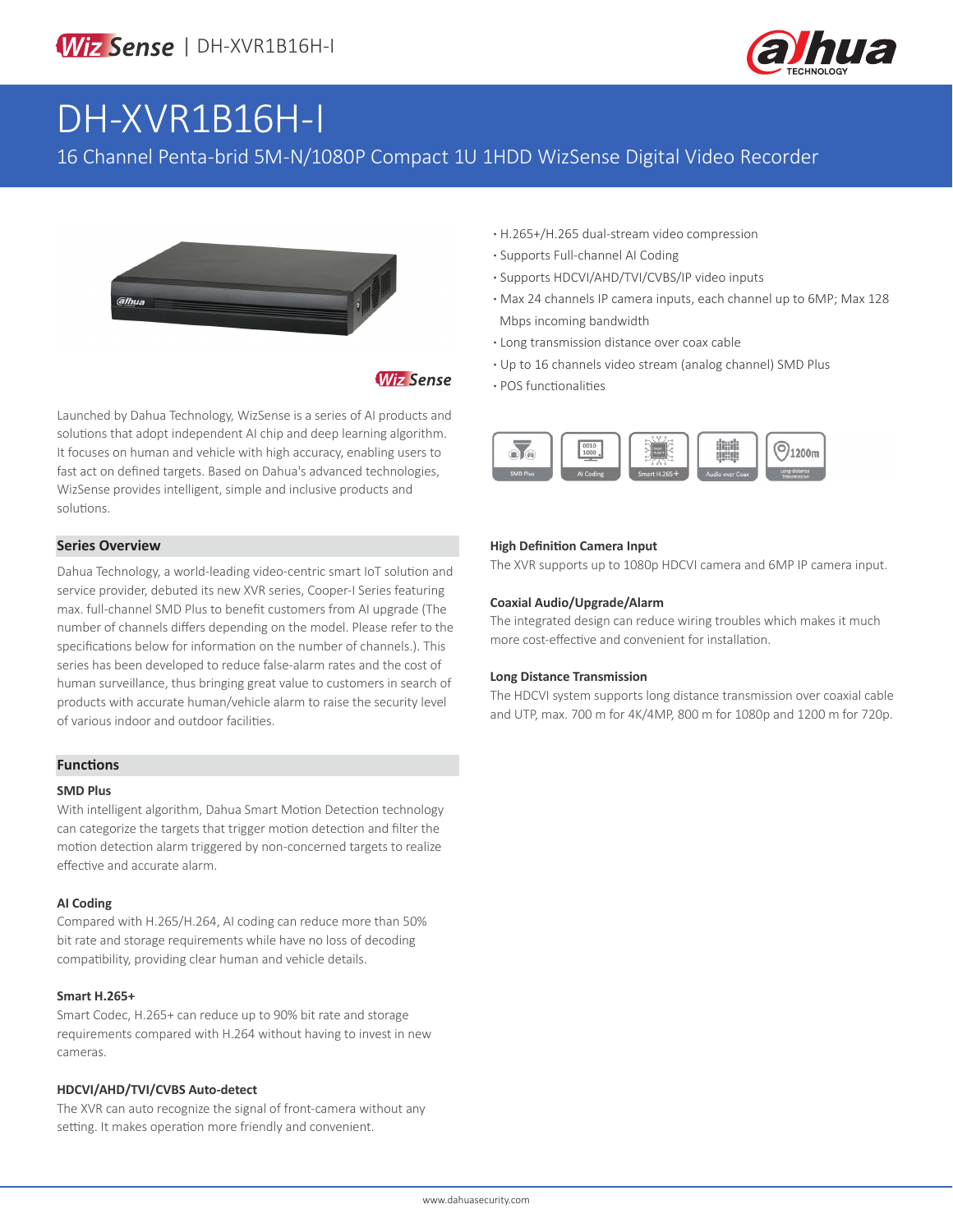## Wiz Sense | DH-XVR1B16H-I

| <b>Technical Specification</b><br>B |                                                                                                                                                                                        |                     |  |  |
|-------------------------------------|----------------------------------------------------------------------------------------------------------------------------------------------------------------------------------------|---------------------|--|--|
| System                              |                                                                                                                                                                                        |                     |  |  |
| <b>Main Processor</b>               | Embedded processor                                                                                                                                                                     | А                   |  |  |
| <b>Operating System</b>             | Embedded Linux                                                                                                                                                                         | G                   |  |  |
| <b>SMD Plus</b>                     |                                                                                                                                                                                        | Α                   |  |  |
| SMD Plus by Recorder                | Full-channel SMD Plus (AI by recorder), secondary<br>filtering for human and motor vehicle SMD Plus, reducing<br>false alarms caused by leaves, rain and lighting condition<br>change  | Α                   |  |  |
| Audio and Video                     |                                                                                                                                                                                        | P                   |  |  |
| Analog Camera Input                 | 16 channels, BNC: adaptive access by default; HDCVI,<br>AHD, TVI and CVBS access can be configured.                                                                                    | Α                   |  |  |
| Camera Input                        | 1. CVI: 5MP, 4MP, 1080p@25/30 fps, 720p@50/60 fps,<br>720p@25/30 fps.<br>2. TVI: 5MP, 4MP, 3MP, 1080p@25/30, 720p@25/30 fps.<br>3. AHD: 5MP, 4MP, 3MP, 1080p@25/30, 720p@25/30<br>fps. | Α<br>Т١             |  |  |
| IP Camera Input                     | 16+8 channels, each channel up to 6MP                                                                                                                                                  | Η                   |  |  |
| <b>Encoding Capacity</b>            | All channel 5M-N (1 fps-10 fps); 4M-N/1080p (1 fps-15<br>fps); 1080N/720p/960H/D1/CIF (1 fps-25/30 fps)                                                                                | U<br>H              |  |  |
| Dual-stream                         | Supported (D1/CIF (1 fps-15 fps)).                                                                                                                                                     | V                   |  |  |
| Video Frame Rate                    | PAL: 1 fps-25 fps.<br>NTSC: 1 fps-30 fps.                                                                                                                                              | N                   |  |  |
| Video Bit Rate                      | 32 Kbps-6144 Kbps Per Channel                                                                                                                                                          | G                   |  |  |
| <b>Audio Sampling</b>               | 8 KHz, 16 bit Per Channel                                                                                                                                                              | P <sub>0</sub>      |  |  |
| Audio Bit Rate                      | 64 Kbps Per Channel                                                                                                                                                                    | P <sub>0</sub>      |  |  |
| Bit Rate Type                       | Video stream and composite stream.                                                                                                                                                     | N                   |  |  |
| Video Output                        | 1 HDMI, 1 VGA<br>VGA: 1920 × 1080, 1280 × 1024, 1280 × 720<br>HDMI: 3840 × 2160, 1920 × 1080, 1280 × 1024, 1280 ×<br>720                                                               | G<br>P <sub>1</sub> |  |  |
| Multi-screen Display                | When IP extension mode not enabled: 1/4/8/9/16<br>When IP extension mode enabled: 1/4/8/9/16/25                                                                                        | P.                  |  |  |
| Third-party Camera<br>Access        | Onvif, RTSP, Panasonic, Sony, Axis, Arecont, Pelco,<br>Canon, Samsung                                                                                                                  | 0                   |  |  |
| <b>Compression Standard</b><br>0    |                                                                                                                                                                                        |                     |  |  |
| Video Compression                   | AI Coding/H.265+/H.265/H.264+/H.264                                                                                                                                                    | In                  |  |  |
| <b>Audio Compression</b>            | G.711A/G.711u/PCM                                                                                                                                                                      |                     |  |  |
| <b>Network</b>                      |                                                                                                                                                                                        | C                   |  |  |
| Network Protocol                    | HTTP, HTTPS, TCP / IP, IPv4, RTSP, UDP, SMTP, NTP, DHCP,<br>DNS, DDNS, P2P                                                                                                             |                     |  |  |
| <b>Mobile Phone Access</b>          | iPhone, iPad, Android                                                                                                                                                                  |                     |  |  |
| Interoperability                    | ONVIF 16.12, CGI Conformant                                                                                                                                                            |                     |  |  |
| <b>Browser</b>                      | Chrome, IE9 or above, Firefox                                                                                                                                                          |                     |  |  |
| Network Mode                        | Single-address mode                                                                                                                                                                    |                     |  |  |
| Recording Playback                  |                                                                                                                                                                                        |                     |  |  |
| Record Mode                         | Manual, Schedule (General, Continuous), MD (Video<br>detection: Motion Detection, Video Loss, Tampering),<br>Alarm, Stop                                                               |                     |  |  |
| <b>Recording Playback</b>           | 1/4/9/16                                                                                                                                                                               |                     |  |  |

| Backup Method             | <b>USB Device/Network</b>                                                                                                           |
|---------------------------|-------------------------------------------------------------------------------------------------------------------------------------|
| Playback Mode             | Instant playback, general playback, event playback, tag<br>playback, smart playback                                                 |
| Alarm                     |                                                                                                                                     |
| General Alarm             | Motion detection, Video Loss, tampering                                                                                             |
| Anomaly Alarm             | No disk, disk error, low space, offline, ip conflict, MAC<br>conflict                                                               |
| Alarm Linkage             | Record, snapshot (panoramic), IPC external alarm<br>output, access controller, voice prompt, buzzer, log,<br>preset, email          |
| Ports                     |                                                                                                                                     |
| Audio Input               | 1, RCA (external)<br>16, BNC (coaxial)                                                                                              |
| Audio Output              | 1, RCA                                                                                                                              |
| Two-way Talk              | Yes (share the same audio input with the first channel)                                                                             |
| HDD Interface             | 1 SATA Port, up to 16TB for a single HDD, the maximum<br>HDD capacity varies with environment temperature                           |
| USB                       | 2 USB Ports (2 USB 2.0)                                                                                                             |
| HDMI                      | 1                                                                                                                                   |
| VGA                       | 1                                                                                                                                   |
| Network Port              | 1 (10/100/1000 Mbps Ethernet port, RJ-45)                                                                                           |
| General                   |                                                                                                                                     |
| Power Supply              | DC12V, 2A                                                                                                                           |
| Power Consumption         | Lower than 12 W                                                                                                                     |
| Net Weight                | 0.93 kg (2.05 lb)                                                                                                                   |
| Gross Weight              | 1.43 kg (3.16 lb)                                                                                                                   |
| <b>Product Dimensions</b> | Compact 1U, 260.0 mm × 231.4 mm × 47.6 mm (W × D ×<br>H) (10.24" × 9.11" × 1.87")                                                   |
| Packaging Dimensions      | 333.0 mm × 89.0 mm × 315.0 mm (L × W × H)<br>$13.11'' \times 3.50'' \times 12.40''$ (L×W × H)                                       |
| Operating Temperature     | -10 °C to +45 °C (+14 °F to +113 °F)                                                                                                |
| Operating Humidity        | 10%-90%                                                                                                                             |
| Installation              | Desktop                                                                                                                             |
| Certifications            | CE: CE-LVD: EN 60950-1/IEC 60950-1<br>CE-EMC: EN 61000-3-2, EN 61000-3-3, EN 55032, EN<br>50130, EN 55024<br>FCC: Part 15 Subpart B |